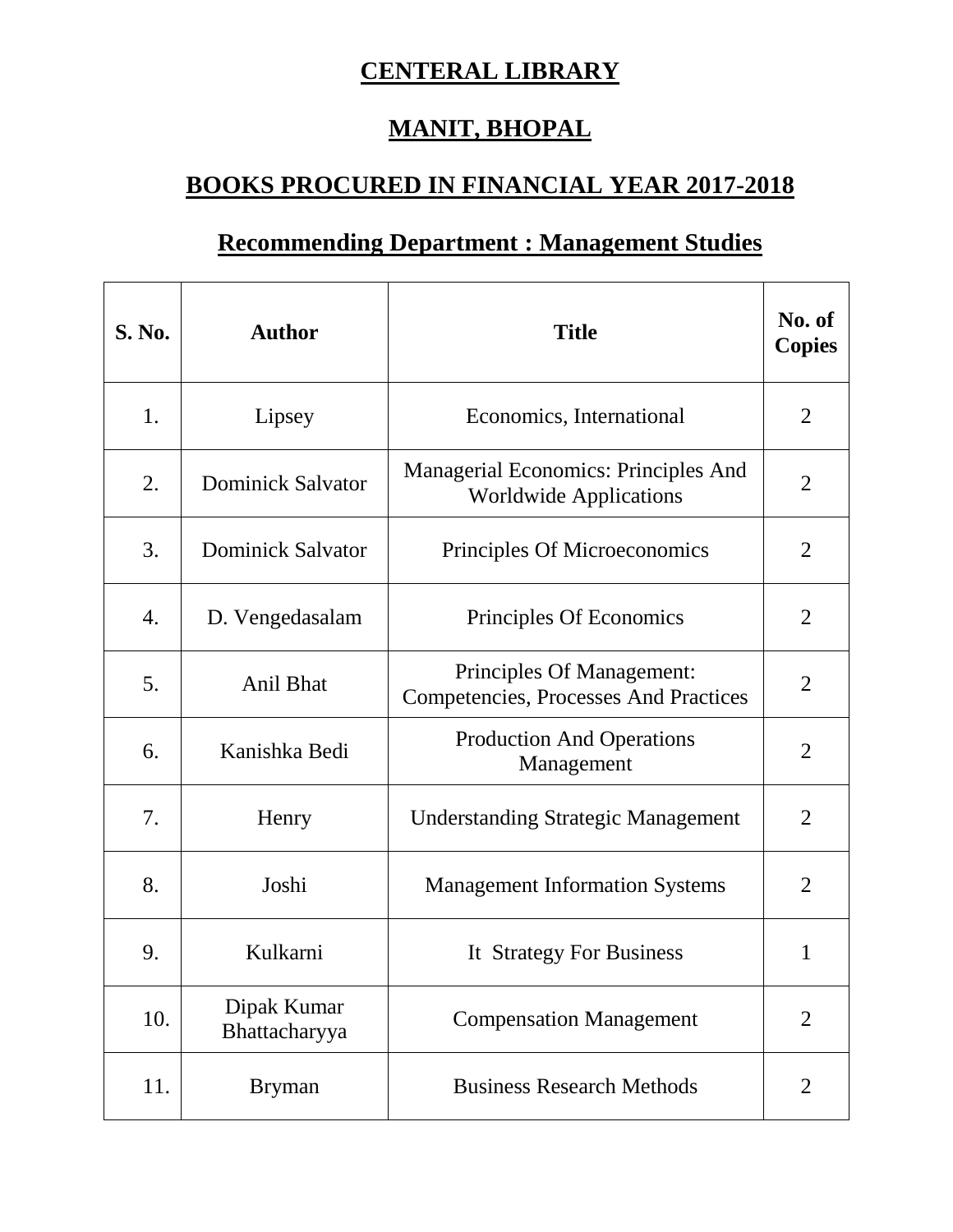| <b>S. No.</b> | <b>Author</b>                  | <b>Title</b>                                         | No. of<br><b>Copies</b> |
|---------------|--------------------------------|------------------------------------------------------|-------------------------|
| 12.           | <b>Bryman</b>                  | <b>Social Research Methods</b>                       | $\overline{2}$          |
| 13.           | Pradeep Prabhakar<br>Pai       | <b>Operations Research</b>                           | $\overline{2}$          |
| 14.           | Rakesh Mohan Joshi             | <b>International Business</b>                        | $\overline{2}$          |
| 15.           | Paul & Aserkar                 | <b>Export Import Management</b>                      | $\overline{2}$          |
| 16.           | Sekhar And<br>Rajgopalan       | <b>Management Accounting</b>                         | $\overline{2}$          |
| 17.           | Paresh Shah                    | <b>Financial Accounting For Management</b>           | 2                       |
| 18.           | Barun K Mitra                  | Personality Development And Soft<br><b>Skills</b>    | $\overline{2}$          |
| 19.           | <b>Hory Sankar</b><br>Mukerjee | <b>Business Communication: Connecting</b><br>At Work | $\overline{2}$          |
| 20.           | Daniel Albuquerque             | <b>Business Ethics</b>                               | $\overline{2}$          |
| 21.           | Andrew Crane &<br>Dirkmatten   | <b>Business Ethics</b>                               | $\overline{2}$          |
| 22.           | Carlyle Farrell                | <b>Global Marketing</b>                              | $\mathbf{1}$            |
| 23.           | Lynne Eagle                    | Marketing Ethics & Society                           | $\mathbf{1}$            |
| 24.           | M. J. Baker                    | <b>Marketing Theory</b>                              | 1                       |
| 25.           | Tracy L. Tuten                 | <b>Social Media Marketing</b>                        | $\mathbf{1}$            |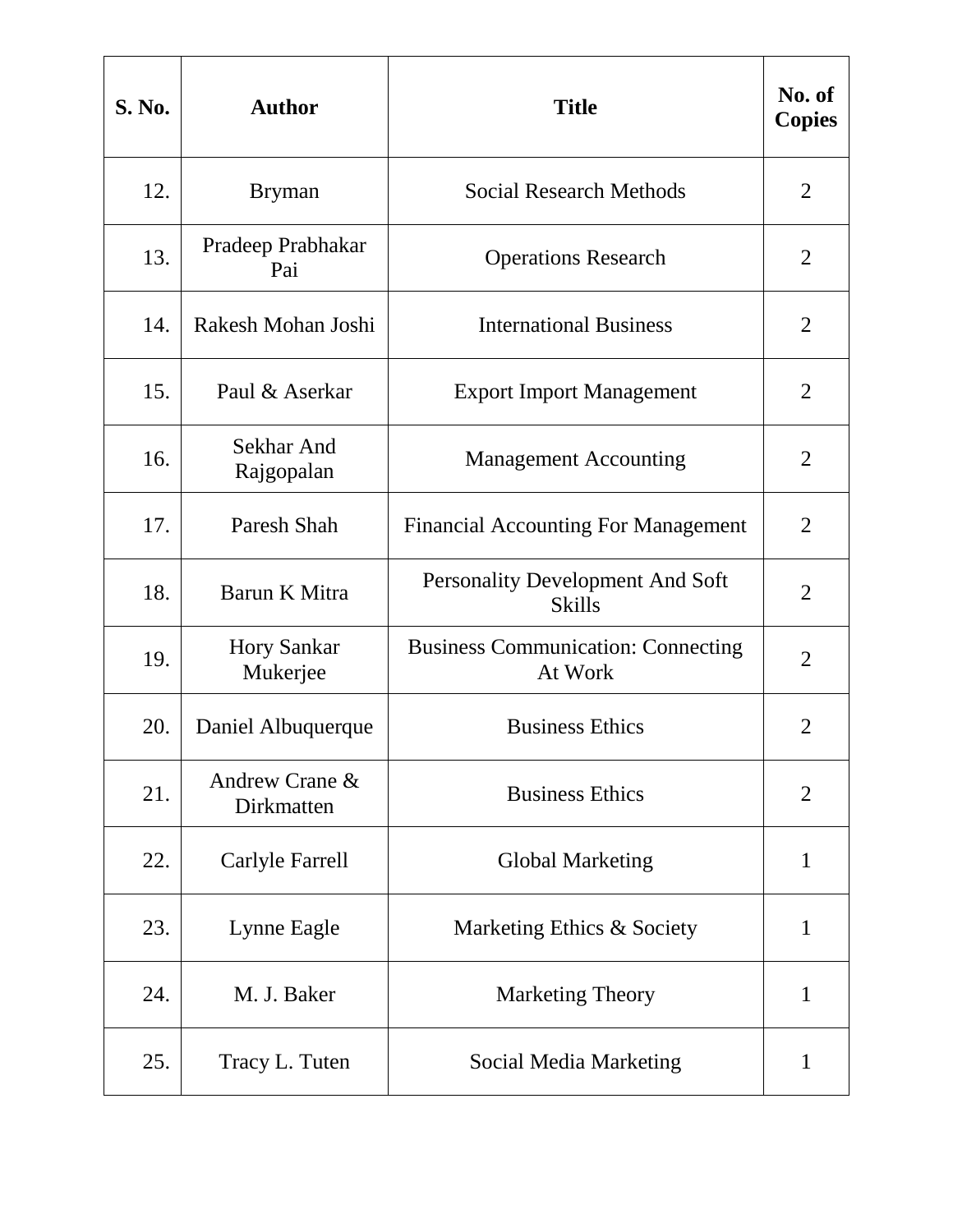| <b>S. No.</b> | <b>Author</b>          | <b>Title</b>                                               | No. of<br><b>Copies</b> |
|---------------|------------------------|------------------------------------------------------------|-------------------------|
| 26.           | <b>Stephen Brown</b>   | <b>Brands And Branding</b>                                 | $\mathbf{1}$            |
| 27.           | Zubin Sethna           | <b>Consumer Behaviour</b>                                  | 1                       |
| 28.           | Ross Brennan           | <b>Business To Business Marketing</b>                      | 1                       |
| 29.           | Rees                   | <b>Strategic Human Resource Management</b>                 | $\mathbf{1}$            |
| 30.           | J.R. Crawshaw          | Human Resource Management                                  | 1                       |
| 31.           | David Mcguire          | Human Resource Development                                 | $\mathbf{1}$            |
| 32.           | Anne Wil Harzing       | <b>International Human Resource</b><br>Management          | 1                       |
| 33.           | Greg J Bamber          | International & Comparative<br><b>Employment Relations</b> | 1                       |
| 34.           | David Kimball          | Cases In Human Resource Management                         | 1                       |
| 35.           | Philip J. Dewe         | <b>Work Stress And Coping</b>                              | $\mathbf{1}$            |
| 36.           | Mark Easterby-Smith    | Management & Business Research                             | 1                       |
| 37.           | Jean Claude Usunier    | International & Cross-Cultutal Business<br>Research        | $\mathbf{1}$            |
| 38.           | Gary Thomas            | How To Do Your Research Project                            | 1                       |
| 39.           | <b>Evert Gummesson</b> | Case Theory In Business And<br>Management                  | 1                       |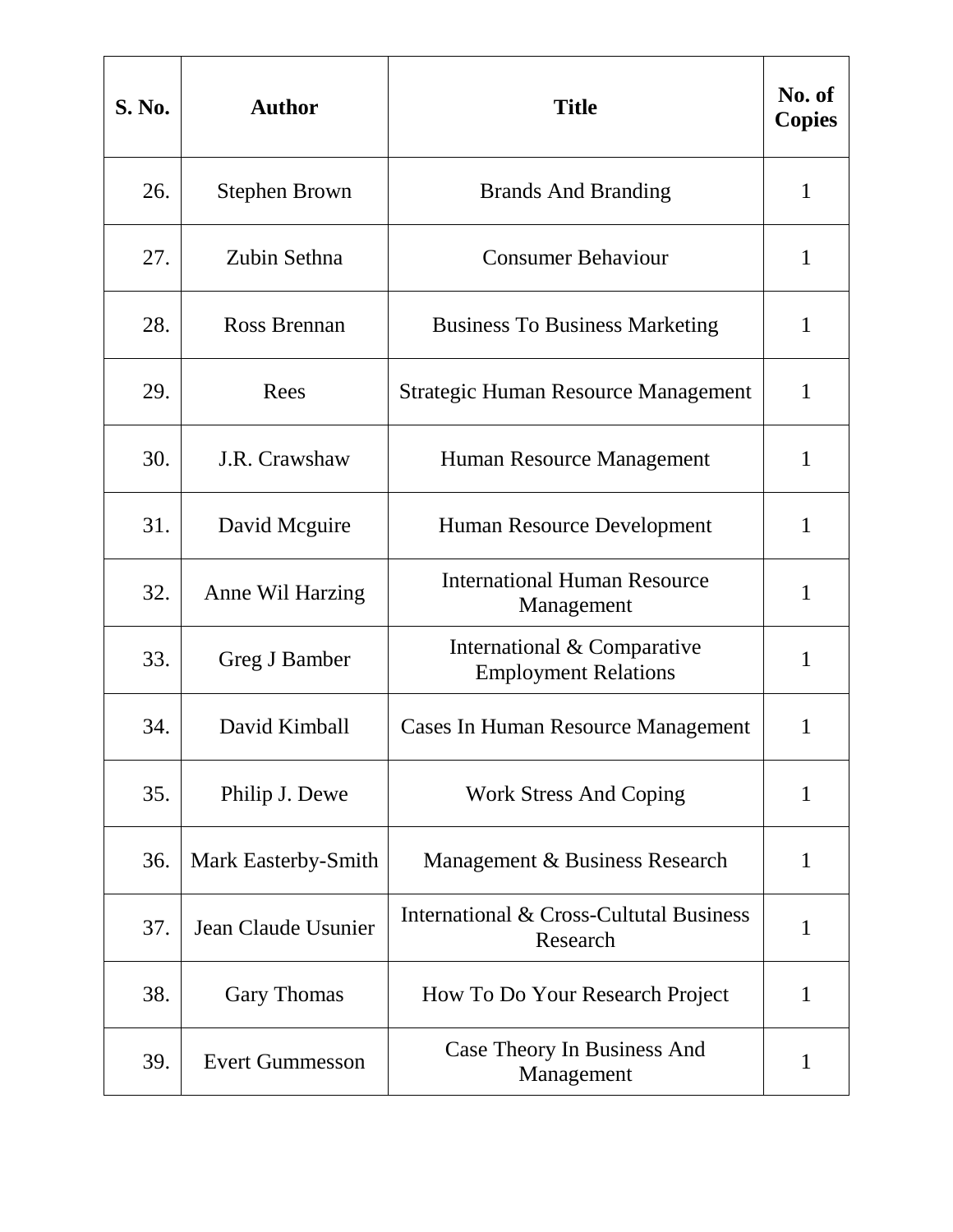| S. No. | <b>Author</b>               | <b>Title</b>                                                                        | No. of<br><b>Copies</b> |
|--------|-----------------------------|-------------------------------------------------------------------------------------|-------------------------|
| 40.    | Malcolm Tight               | <b>Understanding Case Study Research</b>                                            | $\mathbf{1}$            |
| 41.    | David Silverman             | <b>Qualitative Research</b>                                                         | 1                       |
| 42.    | Adrian Holliday             | Doing & Writing Qualitative Research                                                | $\mathbf{1}$            |
| 43.    | Andy Field                  | An Adventure In Statistics                                                          | $\mathbf{1}$            |
| 44.    | Joseph F. Hair              | A Primer On Partial Least Squares<br><b>Structural Equation Modeling (Pls-Sem)</b>  | $\mathbf{1}$            |
| 45.    | Eric Allen Jensen           | Doing Real Research                                                                 | $\mathbf{1}$            |
| 46.    | Jane F. Gaultney            | <b>How To Do Research</b>                                                           | 1                       |
| 47.    | Harris Cooper               | <b>Research Synthesis And Meta-Analysis</b>                                         | 1                       |
| 48.    | Paivi Eriksson              | <b>Qualitative Methods In Business</b><br>Research                                  | 1                       |
| 49.    | N.J. Blunch                 | <b>Introduction To Structural Equation</b><br>Modeling Using Ibm Statistics And Eqs | $\mathbf{1}$            |
| 50.    | <b>Raymond Kent</b>         | <b>Analysing Quantitative Data</b>                                                  | 1                       |
| 51.    | Stephanie D.H.<br>Evergreen | <b>Presenting Data Effectively</b>                                                  | $\mathbf{1}$            |
| 52.    | Crawford                    | <b>Understanding Global Development</b><br>Research                                 | 1                       |
| 53.    | R.D. Agarwal                | <b>Organization And Management</b>                                                  | 2                       |